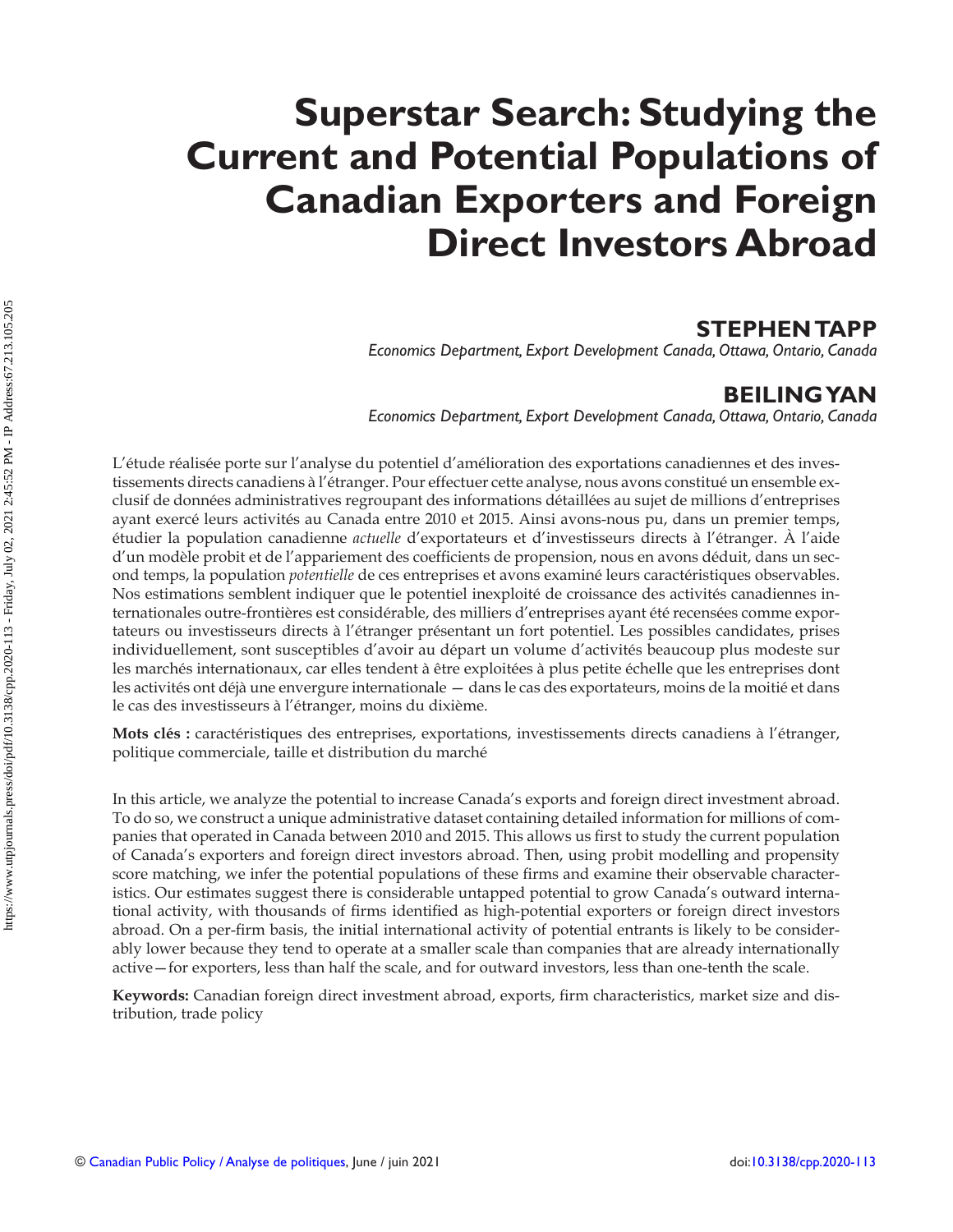#### <span id="page-1-0"></span> **Introduction**

 Given Canada's small domestic market, which accounts for only 2 percent of global gross domestic product, expanding and strengthening trade and investment links with the rest of the world is critical to fostering an innovative economy that can sustainably improve its long-run living standards. As such, it is a perennial government objective to promote exporting, including increasing the number of exporters and supporting foreign direct investment (FDI), in order to develop the country's commercial capabilities and links to global supply chains.

 The coronavirus disease 2019 (COVID-19) global pandemic puts a premium on this long-standing desire. Between February and April 2020, during the first wave of government containment measures in various countries, the value of total Canadian exports suffered a massive decline of one-third. Initial estimates suggest the number of goods exporters dropped by almost 4,100 firms, or 20 percent ([Statistics Canada 2020b](#page-11-0)). A key question is how many of these exporter exits will be permanent and how many will be temporary. Elevated household debt levels in Canada may restrain future consumer spending, and with weak private-sector investment intentions in the oil and gas sector, the economic recovery will likely require a sizable contribution from international trade.

 Fortunately, despite the ongoing pandemic and elevated worries about global protectionism, existing exporters' reported interest in new and diversified cross-border activities has spiked. It appears that companies are trying to ensure business survival by seeking out new customers wherever they are located around the world. [Export De](#page-11-0)[velopment Canada's \(2020\)](#page-11-0) biannual survey of Canadian exporters, conducted in May 2020 as the initial COVID-19 containment measures were beginning to ease, finds that the share of respondents exporting to new international markets rose to its highest level on record (50 percent), and the number of those planning to export to new markets was also higher than ever (69 percent). At the same time, the share of respondents with investments outside of Canada also increased to reach a record high (20 percent).

 Such surveys capture recent actions and intentions reported by current exporters who are already in international markets; however, if we want to develop future trade, it is critically important to learn more about potential entrant firms—a task that has thus far proven elusive. In recent decades, the firm-level approach to international trade research has greatly improved the understanding of how trade is created. This literature consistently finds that, after episodes of trade policy liberalization, the majority of trade growth comes from the extensive margin—that is, the entry of new trading firms, the creation of newly traded products, and engagement with new international markets—as opposed to the intensive margin, whereby existing traders scale up existing trade patterns (Baier, Bergstrand,

## [and Feng 2014](#page-10-0); [Dutt, Mihov, and Zandt 2013](#page-11-0); [Tapp, Van](#page-11-0) [Assche, and Wolfe 2017](#page-11-0); [Timothy and Kim 2013](#page-11-0)).<sup>1</sup>

 Expanding Canada's exporter community and supporting the economic recovery, therefore, requires identifying high-potential companies currently focused on the domestic market that could become the next successful exporters and foreign direct investors. Unfortunately, in practice little is known about these firms. As such, it is challenging for trade promotion authorities to recognize the best candidates that are capable of moving into foreign markets and to distinguish them from those that are content to continue serving only domestic customers.

 This goal of this article is to inform Canadian trade policy and strategic business planning by identifying the observable characteristics of these potential entrants, quantifying the overall size of this population, and estimating the potential benefits if they were to become exporters or outward foreign direct investors. We accomplish this by first examining the attributes of current exporters and outward foreign direct investors. We then apply propensity score matching techniques to infer and analyze potential exporters and outward foreign direct investors—identified as firms that share similar attributes but have not yet moved into global markets.

 We make two main contributions to the literature. First, we provide a rich picture of the longer-run trends in outward international trade and investment activities of firms operating in Canada. By adopting a broad concept of international activities, we go beyond the typical focus on direct merchandise exports from Canada to examine commercial services exports, export sales to foreign markets made by Canadian foreign affiliates operating abroad, and Canadian direct investment abroad (CDIA). In addition to these activities, we examine other important dimensions, such as importing, foreign ownership in Canada, and employing immigrants. We achieve this by constructing a unique and comprehensive database that links information on the universe of millions of businesses that operated in Canada between 2010 and 2015.

 Our second and more novel contribution is to provide longer-run estimates of the potential pool of exporters and outward foreign direct investors. Rather than indirectly inferring this information by asking firms through surveys, we take a more sophisticated approach to improve our understanding of the underlying characteristics of firms that have the highest potential to become active in global markets. In addition to estimating the number of potential exporters, our approach allows us to estimate the value, intensity, and other attributes of these firms, such as various distributional characteristics. In doing so, we demonstrate how analyzing large, linked administrative databases can inform trade policy-makers and support corporate strategic planning in Canada.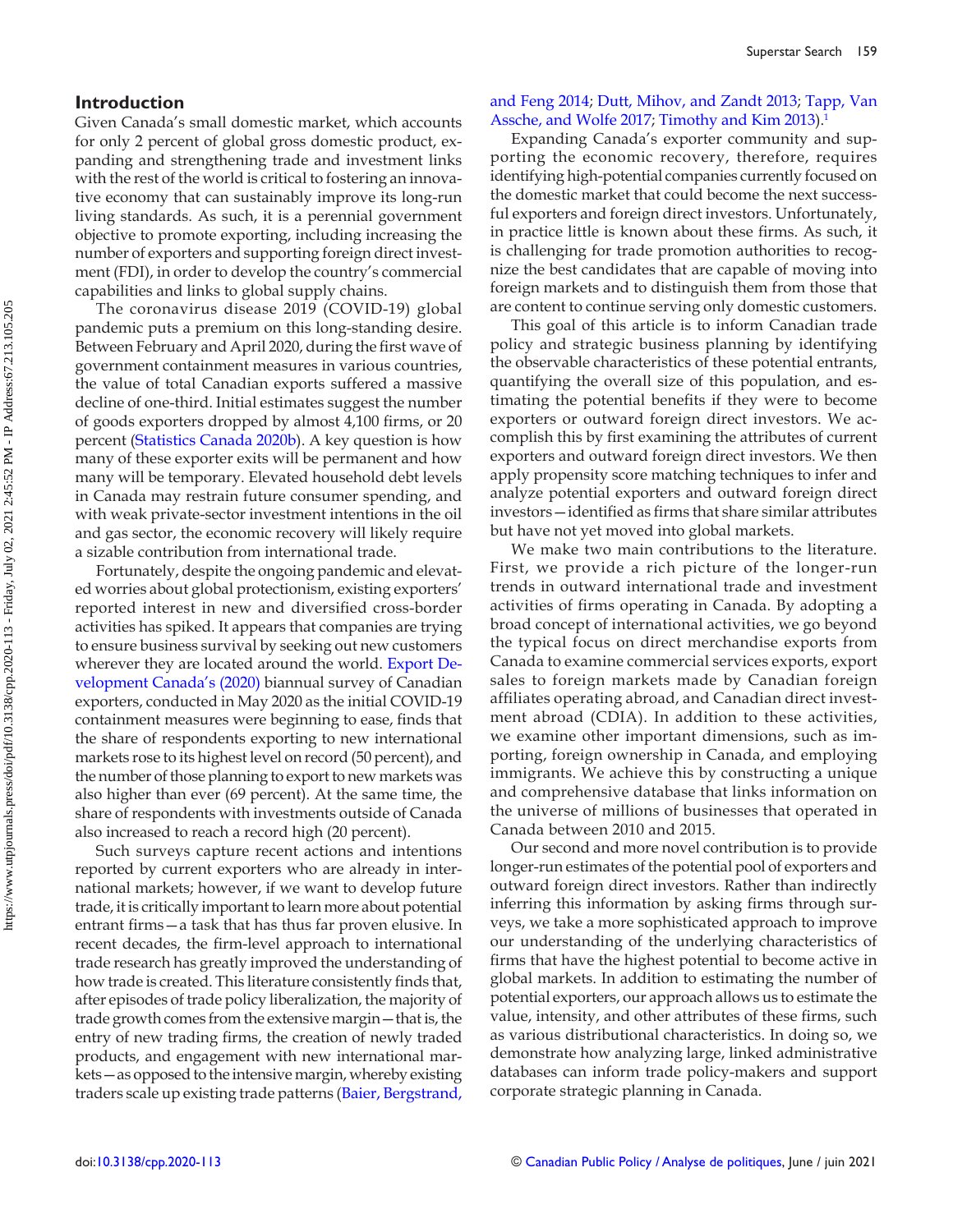A preview of our main findings is as follows:

- Canada's exports are increasingly being complemented by a growing, on-the-ground presence of Canadian companies working via affiliates operating in foreign markets.
- Canadian export value is highly concentrated among superstar global firms. These are large, highly capitalintensive businesses that employ immigrants and simultaneously import and export.
- CDIA makes an outsized contribution to economic activity, and it is growing quickly, particularly for debt-financed investments.
- Few Canadian exporters engage in CDIA (only 3 percent), but most CDIA firms (74 percent) are exporters.
- There are plenty of potential entrant firms that look as though they could become exporters and outward investors, but they are likely to do significantly less international business than the established firms, at least initially.
- Potential exporters are typically not investing abroad; are small, Canadian-owned, non-frontier

productivity firms; have been operating for less than 20 years; are importers; employ immigrants; are highly capital intensive; and have low debt.

• Potential foreign direct investors abroad are typically highly capital intensive, employers of immigrants, importers, exporters, small or medium sized, firms with more than 10 years of operating experience, and domestically controlled and have low debt-toasset ratios.

 The article is organized as follows: in the next section, we outline the analytical framework and methodology and review the relevant literature. We then describe the data and present the results. The final section concludes.

## **Analytical Framework and Methodology**

Among the population of firms operating in Canada, we focus on two segments (see Figure 1). The first is the currently active market, which includes enterprises that are currently investing abroad or exporting goods and services to foreign markets directly from Canadian facilities



## **Universe of Firms Operating in Canada**

## **Figure 1:** Conceptual Approach to Distinguishing Firms' Potential to Be Internationally Active

Notes: Currently active = enterprises in Canada that currently export or are foreign direct investors abroad; Potentially active **=** enterprises in Canada that currently do not export or invest abroad but have similar observable characteristics as current exporters or foreign investors abroad; Limited international potential **=** enterprises in Canada that currently do not export or invest abroad and do not have similar observable characteristics as current exporters or foreign investors abroad.

Source: Authors.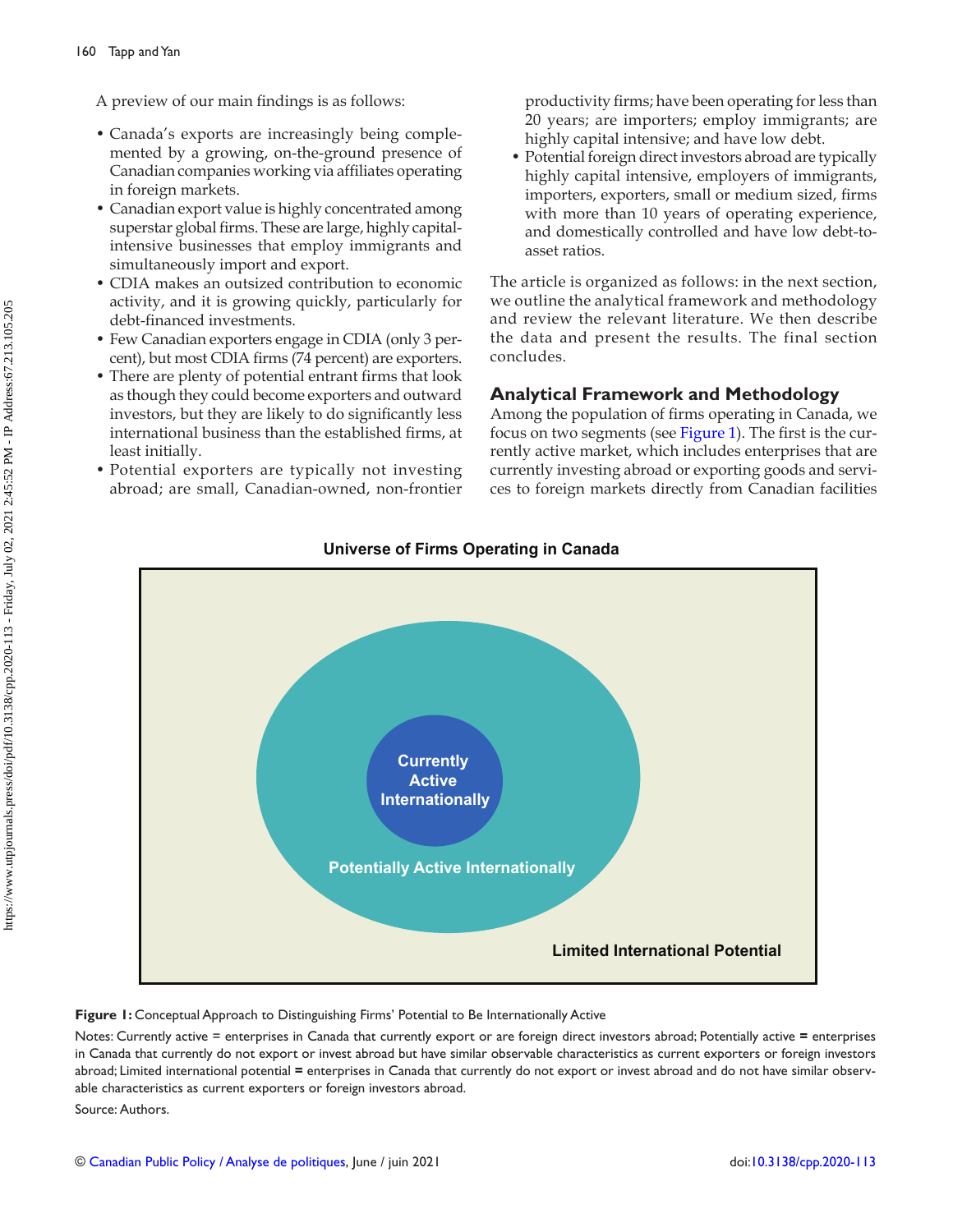<span id="page-3-0"></span>or from foreign affiliate facilities. The second segment is the potentially active market, which includes enterprises that are not currently exporting or investing abroad but that have similar observable characteristics as current exporters or foreign investors.<sup>2</sup>

## *Attributes of Current Exporters and Canadian Foreign Direct Investors*

 Before estimating the potential pool of exporters and Canadian foreign direct investors abroad, we first investigate the observable firm characteristics associated with exporting and outward investing. In addition to well-known firm attributes such as age, size, and productivity, we also consider firms' multi-dimensional global linkages.<sup>3</sup> This is because recent research finds that the best-performing "superstars," or so-called global firms, typically engage in different global activities simultaneously along several dimensions, such as exporting, importing, investing abroad, and employing immigrant workers (Bernard et [al. 2018](#page-11-0); [Freund and Pierola 2015](#page-11-0)). Therefore, we analyze how these different dimensions of global linkages are associated with firms' decisions to export or invest abroad.

 Decisions to enter export markets have long been explicitly considered in heterogeneous firm-based models of international trade, where entering international markets involves incurring fixed costs (Bernard et al. 2003; [Melitz](#page-11-0) [2003](#page-11-0)). In these models, firms only enter export markets if the present value of their expected profits from exporting exceeds the fixed entry costs. This implies that only some firms export and that these exporters are generally more productive. These empirical patterns are found in previous studies across many countries, consistent with the theoretical prediction that high-productivity firms self-select into export markets (see [Bernard et al. 2012](#page-11-0) and [Wagner](#page-11-0)  [2007](#page-11-0) for a survey of the literature, and [Baldwin and Yan](#page-11-0)  [2015](#page-11-0) for a summary of Canadian evidence).

Helpman, Melitz, and Yeaple (2004) generalize the Melitz (2003) model on exports to horizontal FDI. The model shows that if the fixed costs of FDI are sufficiently high relative to the fixed cost of exporting, then the most productive firms will serve foreign markets through FDI, firms in the intermediate productivity range will choose to export, and the least productive firms will choose to serve only the domestic market. Yeaple (2009) provides supportive evidence on heterogeneous firms and FDI.

Recent work further considers the interplay of a firm's other international activity on its export or investment decisions. Bernard et al. (2018) demonstrate the interdependencies and complementarities between various modes of firms' international participation, and Kasahara and Lapham (2013) and Baldwin and Yan (2020) provide some of the first empirical evidence in this area. Kasahara [and Lapham \(2013](#page-11-0), 305) find that complementarities between the fixed costs of importing and exporting allow a firm to "save between 7 and 26 percent of the per-period fixed costs and sunk costs." Baldwin and Yan (2020) find that a firm's export decision and subsequent performance is related to its prior global engagement as an importer.

To identify key observable firm characteristics typically associated with firms' exporting or foreign investment decisions, we model a firm's probability of being an exporter or foreign direct investor as a function of a set of observable characteristics, as follows:

$$
Prob(d) = \Phi(Z), \tag{1}
$$

where  $d$  is an indicator variable that equals 1 if the firm is an exporter or a foreign direct investor and 0 otherwise. *Z* is a set of observable firm characteristics, which includes labour productivity, size (sales or total assets), age, research and development, capital intensity, financial structure (leverage), industry, province and international activities (exporting, importing, CDIA, foreign ownership in Canada, and proportion of immigrant workers employed by the firm). Industry, province, and foreign ownership in Canada are discrete dummy variables. All other variables are continuous.

## *Potential Exporters and Outward Canadian Foreign Direct Investors*

#### Propensity Score Matching

 The key challenge is that potential exporters or Canadian foreign direct investors abroad are not directly observable. However, they can be inferred using propensity score matching.<sup>[4](#page-10-0)</sup> This approach essentially creates a control group (i.e., potential exporters or foreign direct investors) from the non-treated pool (i.e., the universe of non-exporters or non-foreign direct investors), in which the distribution of observed firm characteristics is as similar as possible to the distribution of the treated group (i.e., currently active exporters or foreign direct investors).

 Two steps are involved. First, we identify the key observable firm characteristics typically associated with firms' exporting and foreign investment decisions. A probit model based on Equation (1) distills the numerous observable characteristics into an estimated propensity score (i.e., the probability that a given firm in Canada, operating in industry *i,* at time *t,* is an exporter or foreign direct investor), conditional on a detailed set of observable characteristics, *Z* .

 In the second step, we use the estimated propensity scores to match each current exporter or foreign direct investor with one or more similar firms, whose propensity scores and observable characteristics are not statistically significantly different. The matched firms are the potential pool of exporters and investors who share the same characteristics as the current ones but who have not yet become internationally active.<sup>[5](#page-10-0)</sup>

 There are two main methods of matching: (a) nearest neighbour and (b) kernel-based matching, which uses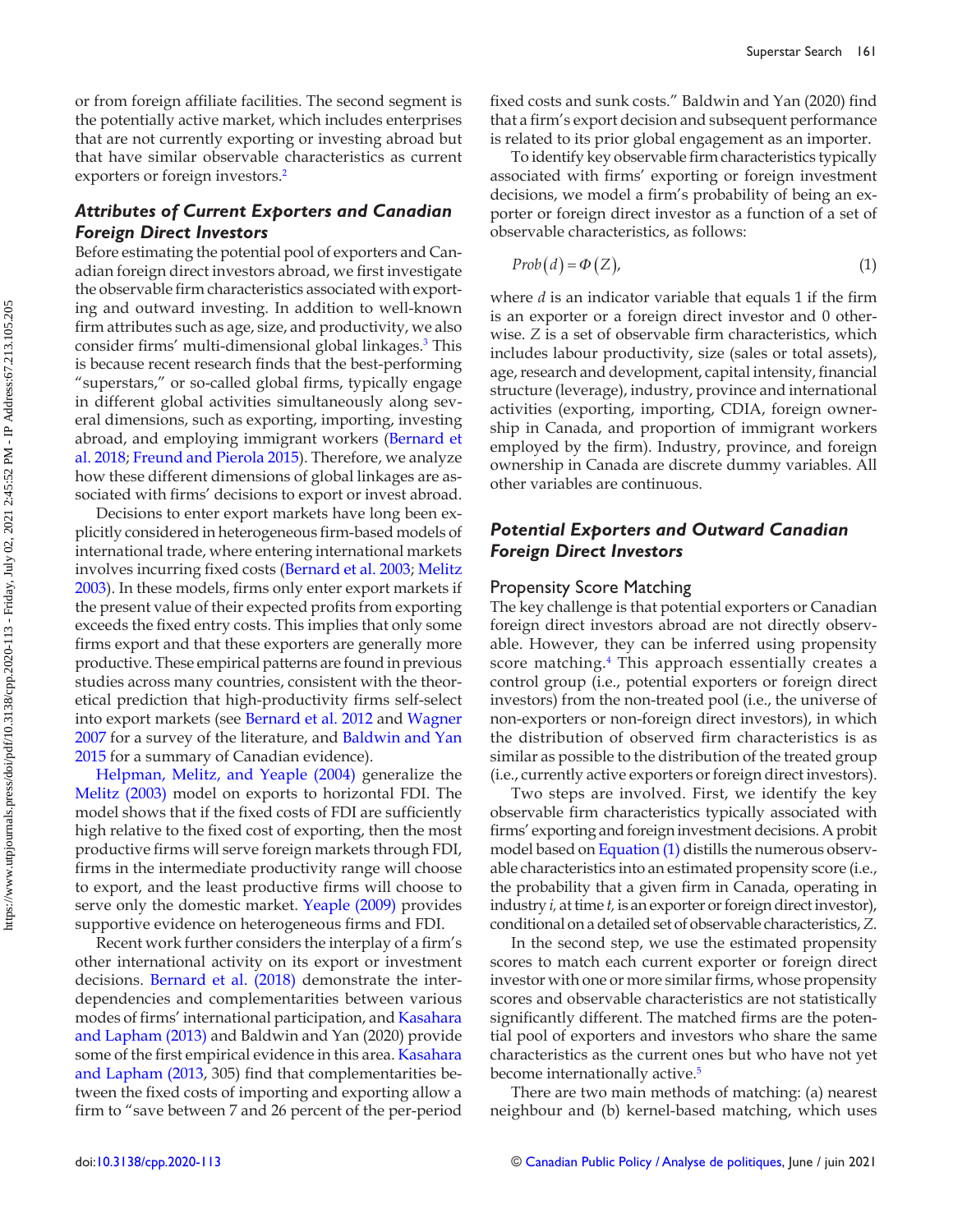<span id="page-4-0"></span>distributional weights proportional to the closeness of the treated and the non-treated units. This study uses the nearest neighbour approach. In nearest neighbour matching, each treated unit is matched to one or more non-treated units to minimize the difference in the propensity scores that summarize the multi-dimensional characteristics.<sup>6</sup> To ensure comparability of the matched samples, matching is done for each year, and within each North American Industry Classification System (NAICS) three-digit industry (which represents 99 district industries). We use one-to-one matching and one-to-five matching.

 Conceptually, the propensity score is a conditional probability based on observed characteristics. The technique can balance observed covariates between the control and treated groups, but it cannot control for unobserved covariates that could make one group systematically different from the other. This is especially important if one uses the technique to infer a causal relationship between an intervention and an outcome. This limitation of unobserved confounders is less relevant in our case because we are not inferring causality but are simply identifying firms that share the same observable characteristics as the current exporters or foreign direct investors but that have not yet exported or invested abroad. One must look beyond the observed characteristics identified in this article for explanations for why the identified pool of potential exporters and investors has not yet moved into international markets.

## Estimating the Value of the Potential Market

 After establishing the pool of potential exporters and foreign investors, we estimate the latent value of international activities of the potentially active market by assuming that the value of exports or foreign investment is proportional to one of the characteristics, such as total sales of goods and services in the case of exports or total assets in the case of foreign investment ( $A_{it}$ ). Moreover, we assume the intensity of exports or FDI abroad is similar between the matched pair of treated and control units. The estimated value of exports or FDI for the control unit *i* at time  $t(\hat{v}_{it})$ equals its total sales or total assets  $(A_{it})$  times the average intensity of its neighbours of the matched treated units

$$
\left(\frac{\sum_{j\in matched\ treated\ units} (v/A)_{ijt}}{n}\right):
$$
\n
$$
\hat{v}_{it} = A_{it} * \frac{\sum_{j\in matched\ treated\ units} (v/A)_{ijt}}{n}.
$$
\n(2)

#### **Data**

 The dataset mainly draws from Statistics Canada's National Accounts Longitudinal Microdata File (NALMF), which contains detailed information on firm characteristics in productivity, capital intensity, size, age, financial leverage, industry, and geographic location.<sup>[7](#page-10-0)</sup> Labour productivity is measured as value-added output divided by total employment. Value-added output is computed as the sum of profits (net income before  $\text{tax}$ )<sup>8</sup> and labour costs (payroll from tax T4 slips issued by enterprises). Labour productivity is deflated by industry-level deflators taken from the Canadian Productivity Accounts. Capital intensity is calculated as total tangible and intangible assets divided by total employment. Size can be captured by a few measures, such as employment, total revenue, total sales of goods and services, and total assets. Financial leverage is measured by the total liabilities relative to total asset ratios, which indicates the share of total assets financed by trade creditors, banks, and other lenders that result in a firm's liabilities and debt.

 We link NALMF at the enterprise level to the following micro databases from Statistics Canada to obtain additional information on firms' linkages to global markets: imports, exports, foreign ownership, CDIA, and the proportion of immigrant workers. The trade and FDI data are from the following databases: Trade by Exporter Characteristics, Trade by Importer Characteristics, Canada's International Transactions in Commercial Services, and CDIA. Information on country of control is based on ownership information from the Business Register that represents direct and indirect foreign control (defined as having more than 50 percent voting shares in a Canadian enterprise). Information on the number and payroll of immigrant workers for each firm is from the Canadian Employer Employee Dynamics Database ([Statistics Canada](#page-11-0) [2020a](#page-11-0)). All variables are available for 2010–2015, except CDIA results, which are only available for 2012–2015.

#### Firm Groupings

Table 1 summarizes the firm groupings. Global linkages have five dimensions: imports (goods and services), exports (goods and services), foreign ownership, FDI abroad, and immigrant workers. Firms with positive values are classified as importers, exporters, foreign investors, or firms with immigrant workers. The remaining are nonimporters, non-exporters, non-foreign investors, or firms with no immigrant workers. Firms are also grouped into Canadian-, US-, and other foreign-controlled firms.

 To facilitate presentation of summary statistics, we classify firms, within each NAICS three-digit industry, into groups by their productivity level, capital intensity, liability-to-asset leverage ratio, age, and size. "Frontier firms" are defined as those in the top 10th percentile of the labour productivity distribution in the industry; the remaining are classified as "non-frontier firms." Firms whose capital intensity and leverage ratios are greater than the median industry values are classified as "highly capital-intensive or highly leveraged firms," and those with below-median values are classified as "low capitalintensive" or "low-leverage firms." Other subgroups such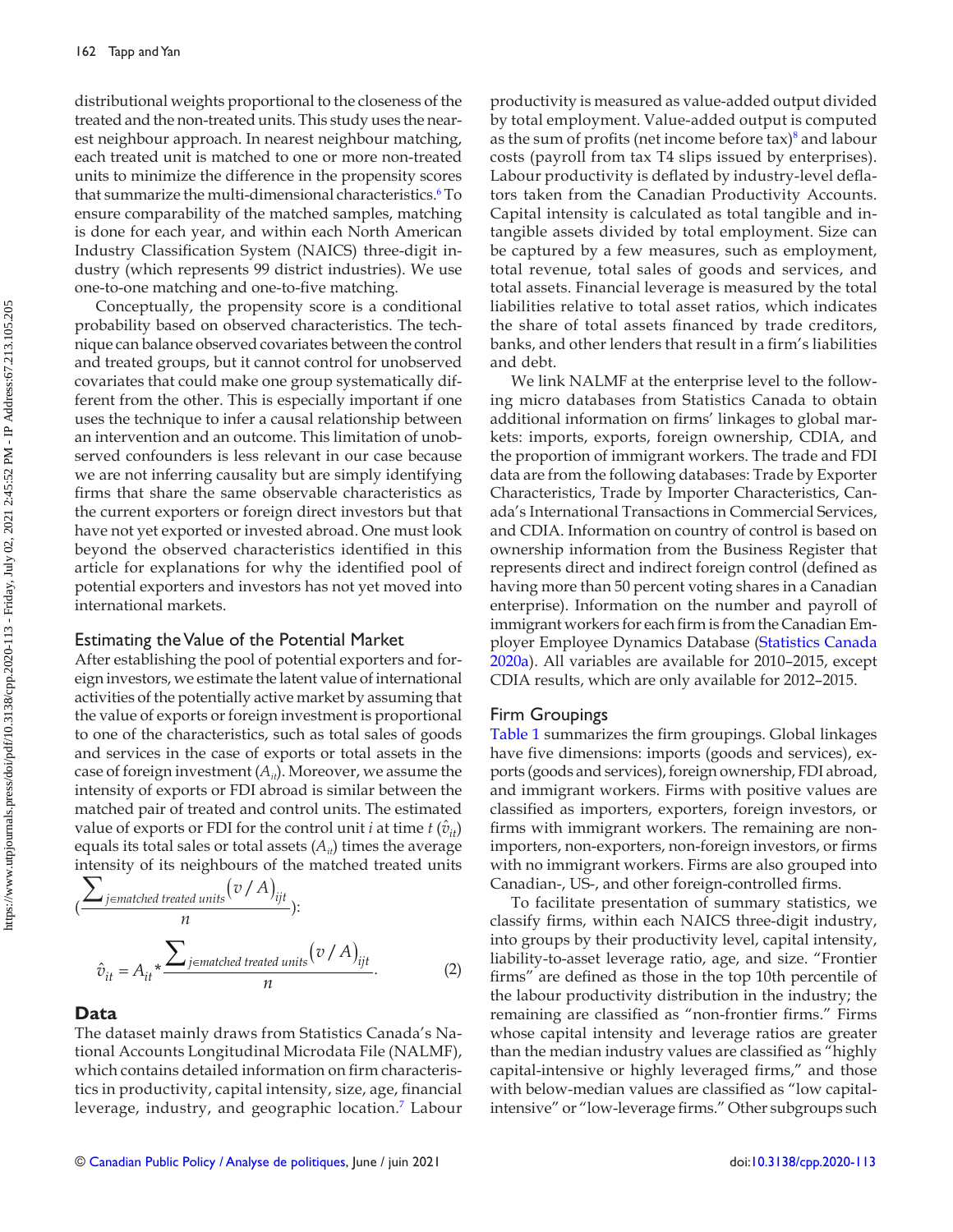<span id="page-5-0"></span> **Table 1:** Groupings by Firm Characteristics

| Firm Characteristics                                    | Groupings                                                  | Definition                                                                                                                                                                                                                   |
|---------------------------------------------------------|------------------------------------------------------------|------------------------------------------------------------------------------------------------------------------------------------------------------------------------------------------------------------------------------|
| Productivity                                            | Frontier vs. non-frontier firms                            | Labour productivity = value-added output in constant dollars/total<br>employment<br>I = frontier firms (top 10th percentile firms in terms of labour<br>productivity in a year and NAICS 3-digit industry); $0 =$ firms with |
|                                                         |                                                            | labour productivity lower than top 10 percentile; . = zero or<br>missing                                                                                                                                                     |
| Global linkages                                         |                                                            |                                                                                                                                                                                                                              |
| Exporting                                               | Exporters vs. non-exporters                                | $I =$ exporters if total exports of goods and services $> 0$ ;<br>$0 =$ non-exporters                                                                                                                                        |
| Importing                                               | Importers vs. non-importers                                | $I =$ importers if total imports of goods and services $> 0$ ;<br>$0 = non-importers$                                                                                                                                        |
| Foreign direct investment<br>abroad                     | CDIA investors vs. non-investors                           | $I = CDIA$ investors: $0 = non-CDIA$ investors                                                                                                                                                                               |
| Foreign-control                                         | Canadian vs. United States vs.<br>other foreign controlled | $I =$ Canadian; 2 = United States; 3 = other foreign controlled                                                                                                                                                              |
| Immigrant workers                                       | With vs. without immigrant<br>workers                      | $1 =$ proportion of immigrant workers $> 0$ ; 0 = no immigrant<br>workers                                                                                                                                                    |
| Capital intensity (total assets<br>per worker)          | High vs. low                                               | I = if capital intensity > the median for each year and NAICS 3-digit<br>industry; $0 =$ if capital intensity $\leq$ the median for each year and<br>NAICS 3-digit industry;. = zero or missing                              |
| Firm size                                               | I: large                                                   | Total employment $\geq 500$                                                                                                                                                                                                  |
|                                                         | 2: medium                                                  | 100 £ total employment £ 500                                                                                                                                                                                                 |
|                                                         | 3: small                                                   | $0 <$ total employment $< 100$                                                                                                                                                                                               |
|                                                         | 4: missing                                                 | 0 or missing                                                                                                                                                                                                                 |
| Age, y                                                  | $1:0 - 10$                                                 | 0 < age < 10                                                                                                                                                                                                                 |
|                                                         | $2:11 - 20$                                                | $11 <$ age $<$ 20                                                                                                                                                                                                            |
|                                                         | $3: \ge 21$                                                | $Age \geq 21$                                                                                                                                                                                                                |
|                                                         | 4: missing                                                 | Missing                                                                                                                                                                                                                      |
| Leverage ratio: total liability to<br>total asset ratio | High vs. low                                               | $I =$ if leverage ratio greater than the median for each year and<br>NAICS 3-digit industry; $0 =$ if leverage ratio $\leq$ the median for<br>each year and NAICS 3-digit industry; = zero or missing                        |

Notes: NAICS = North American Industry Classification System; CDIA = Canadian direct investment abroad. Source: Authors.

as size and age are defined as follows. There are three groups by age: 0–10 years, 11–20 years, and 21 or more years of operations. There are also three size groups: small firms (with fewer than 100 employees), medium-sized firms (with more than 100 but less than 500 employees), and large firms (with more than 500 employees).

 This study focuses on active commercial businesses operating in Canada. The commercial business sector here includes 21 NAICS two-digit industries but excludes the following sectors that are generally much less engaged internationally: utilities (NAICS 22), education (NAICS 61), health care and social assistance (NAICS 62), and other services such as professional services (NAICS 813) and public administration (NAICS 91). Businesses with no employment or revenues are excluded. In our sample, there are on average 2.4 million enterprises in Canada each year, but only 0.7 million are considered active Canadian commercial businesses in this study.

## **Results**

## *Current Exporters and Foreign Direct Investors*

#### Activities of Current Exporters and Investors

Canadian firms serve foreign markets by exporting directly from Canada and by selling from foreign affiliates operating abroad. It is not widely appreciated that total sales from these two channels are similar in magnitude (Table 2). Between 2010 and 2015, the annual value of exports was \$570 billion, whereas annual foreign affiliate sales were \$541 billion. Moreover, foreign affiliate sales grew faster than exports (8.5 percent per year vs. 6.1 percent). Therefore, Canada's exports are increasingly being complemented by a growing, on-the-ground, valuecreating presence of Canadian companies operating in foreign markets.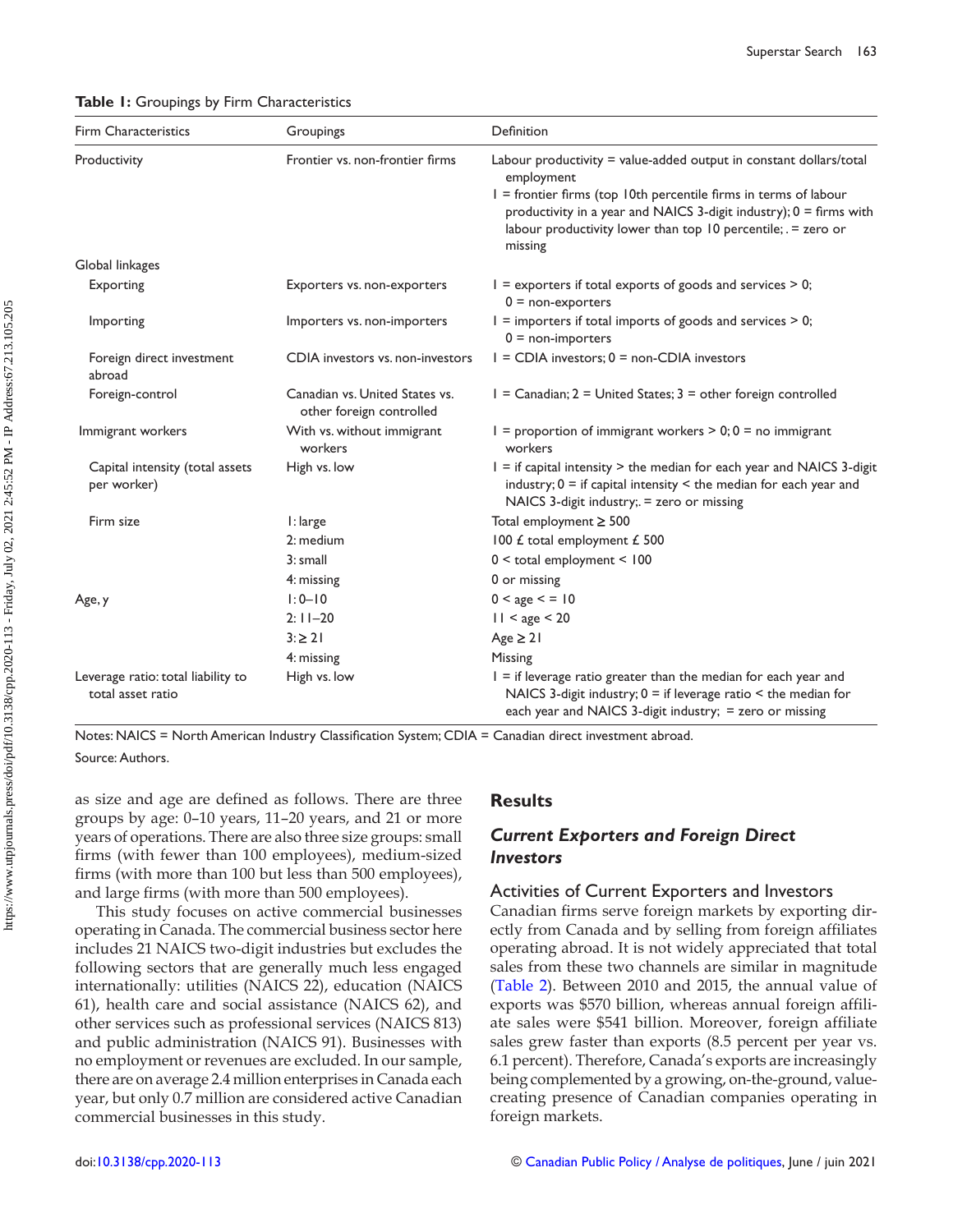| Variables               | No. of Firms |                          | Export Value               |                          |  |
|-------------------------|--------------|--------------------------|----------------------------|--------------------------|--|
|                         | Share, %     | Average Annual Growth, % | Average Value, \$ billions | Average Annual Growth, % |  |
| Exports                 | 4.8          | 0.7                      | 570                        | 6.1                      |  |
| Goods                   | 4.4          | 0.4                      | 476                        | 5.9                      |  |
| Services                | 0.8          | 7.2                      | 95                         | 6.8                      |  |
| Foreign affiliate sales | 0. I         | $-0.9$                   | 54 I                       | 8.5                      |  |

<span id="page-6-0"></span>Table 2: Canadian Exports and Canadian Foreign Affiliate Sales, 2010–2015

Sources: Authors' calculations using linked databases (no. of firms); Statistics Canada Tables 12-10-0011-01, 36-10-0007-01, and 36-10-0470-01 (export value); and foreign affiliate sales for 2011-2015.

Services firms are less export intensive than goods exporters, but their numbers have grown much faster. Between 2010 and 2015, on average only 0.8 percent of Canadian firms exported commercial services compared with the 4.4 percent of firms that exported goods. The number of commercial service exporters grew at an annual average rate of 7.2 percent, compared with only 0.4 percent for the number of goods exporters.

 Our results also reveal that outward FDI makes an outsized contribution to economic activity and is also growing quickly (Table 3). The book value of Canadian FDI abroad averaged \$843 billion annually between 2012 and 2015. Although such investors account for only 0.2 percent of Canadian firms in our sample, they generate 26 percent of total sales and 17 percent of total employment. The vast majority (\$785 billion, or 93 percent) of the total value of this direct investment abroad is financed by equity, growing at an impressive average annual rate of 14 percent. Debt financing accounts for only 7 percent of direct investment abroad, but it grew faster than all other categories considered, at an astounding 56 percent per year.

**Table 3:** Canadian Foreign Direct Investment Abroad, 2012–2015

| <b>CDIA</b>                              | Average | Average Annual Growth, % |
|------------------------------------------|---------|--------------------------|
| Total book value of CDIA<br>(\$billions) | 843     | 16                       |
| Total book value of equity               | 785     | $\overline{14}$          |
| Total book value of debt                 | 58      | 56                       |
| Contribution, % of total                 |         |                          |
| No. of firms                             | 0.2     | NA                       |
| Total sales                              | 26      | <b>NA</b>                |
| Total employment                         | 17      | NA                       |

Notes: CDIA data are only available from 2012–2015.

CDIA = Canadian direct investment abroad; NA = not applicable.

Source: Authors' calculations using linked databases and Statistics Canada Table 36-10-0008-01.

## Distributional Attributes of Current Exporters and Foreign Direct Investors Abroad

 Current exporters and foreign direct investors abroad are distributed unevenly among firms (Table 4). Most of these firms, in terms of both the number of exporters and export value, are highly capital-intensive firms that have operated for more than 10 years. Exporting firms are often importers that also employ immigrants. Indeed, export value is even more highly concentrated among large, highly capital-intensive firms that employ immigrants and engage in two-way trade (i.e., simultaneously importing and exporting). These are the so-called superstar exporters.

 The number of exporters and the value of exports can differ greatly. For example, large firms account for only 3 percent of all exporters but contribute 63 percent of all exports. Similarly, foreign-owned firms account for 10 percent of all exporters but 57 percent of all exports.

 Although few exporters engage in CDIA (only 3 percent), it turns out that most CDIA firms (74 percent) are exporters. Given the significant fixed costs involved in investing abroad, it is not surprising that Canadian foreign direct investors abroad are even more likely than exporters to be large, capital-intensive firms. Outward investing firms are also more likely than exporters to operate at the productivity frontier and to be foreign owned. There are interesting complementarities at play within firms, because firms that perform well in one international activity are often able to leverage their capital, know-how, and profits to engage in other international activities.

#### Probit Model

 To summarize the attributes associated with exporters and foreign direct investors abroad, we estimate the probit model in [Equation \(1\)](#page-3-0). The results in [Table 5](#page-7-0) reinforce what we have established—namely, that exporters or foreign direct investors abroad tend to be larger, more productive, older, foreign-controlled multinationals; to be importers; and to employ immigrants. In addition, exporters tend to have higher capital intensity than non-exporters. All differences are statistically significant at the 1 percent level.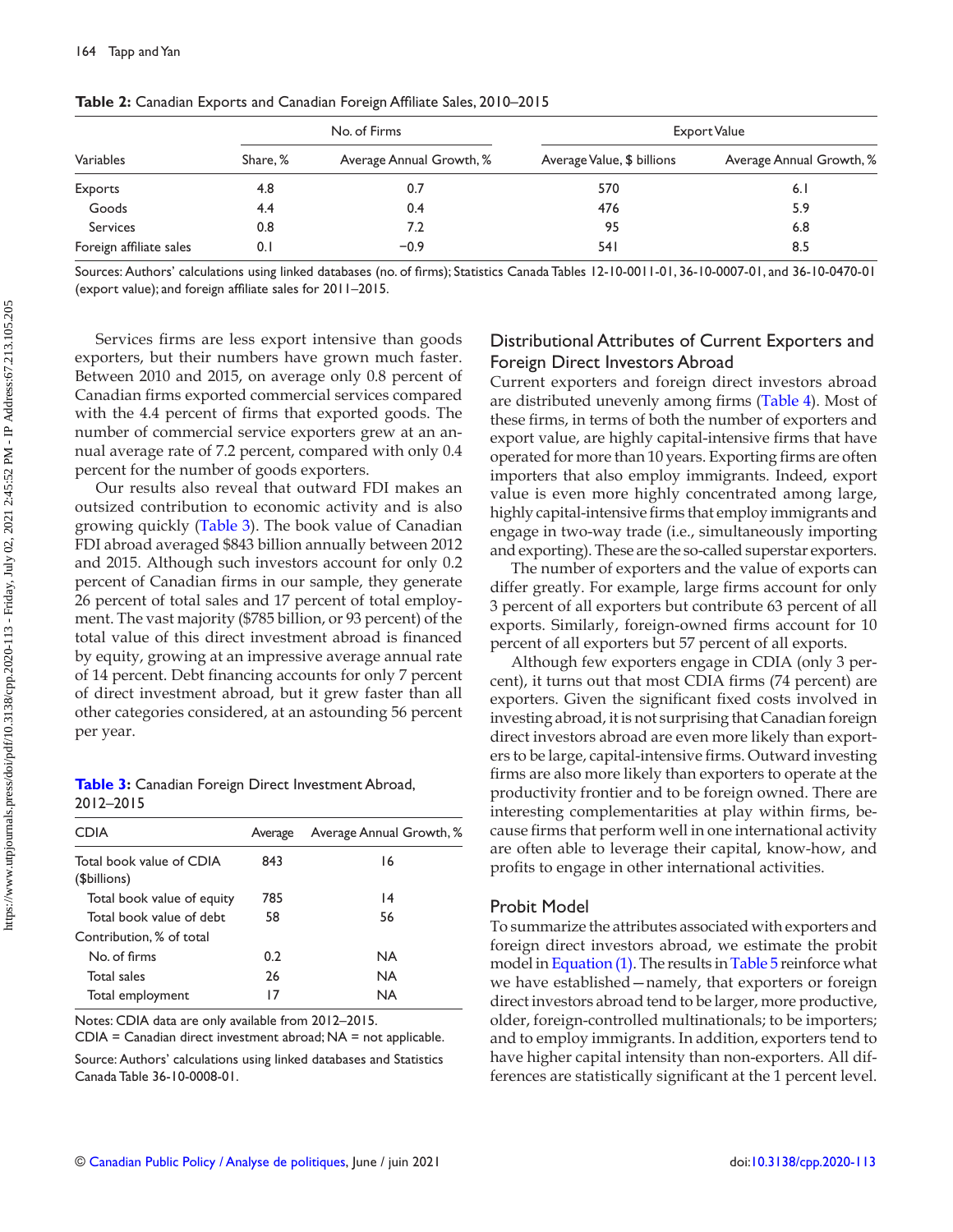<span id="page-7-0"></span>**Table 4:** Distribution of Current Exporters and Foreign Direct Investors Abroad by Firm Attributes, Percentage of Totals, Averaged over 2010–2015

|                             | Exporters      |       | Foreign Direct<br>Investors Abroad |                   |
|-----------------------------|----------------|-------|------------------------------------|-------------------|
| <b>Firm Characteristics</b> | No.            | Value | No.                                | <b>Book Value</b> |
| Productivity                |                |       |                                    |                   |
| Non-frontier firms          | 82             | 49    | 63                                 | 43                |
| Frontier firms              | 18             | 51    | 37                                 | 57                |
| Size (employment)           |                |       |                                    |                   |
| Large                       | 3              | 63    | 29                                 | 81                |
| Medium                      | $\overline{0}$ | 21    | 30                                 | 7                 |
| Small                       | 88             | 16    | 41                                 | $\overline{2}$    |
| Age, y                      |                |       |                                    |                   |
| $1:0 - 10$                  | 27             | 4     | 4                                  | 3                 |
| $2:11-20$                   | 45             | 39    | 52                                 | 57                |
| $3: \ge 21$                 | 29             | 47    | 33                                 | 40                |
| Capital intensity           |                |       |                                    |                   |
| Low                         | 31             | 5     | 4                                  | I                 |
| <b>High</b>                 | 69             | 95    | 96                                 | 99                |
| Debt-to-asset ratio         |                |       |                                    |                   |
| Low                         | 58             | 51    | 68                                 | 45                |
| <b>High</b>                 | 42             | 49    | 32                                 | 55                |
| Importer status             |                |       |                                    |                   |
| Non-importer                | 22             | 3     | 21                                 | 4                 |
| Importer                    | 78             | 97    | 79                                 | 96                |
| Exporter status             |                |       |                                    |                   |
| Non-exporter                |                |       | 26                                 | 9                 |
| Exporter                    |                |       | 74                                 | 91                |
| CDIA investor status        |                |       |                                    |                   |
| Non-CDIA investor           | 97             | 56    | 26                                 | 9                 |
| <b>CDIA</b> investor        | 3              | 44    | 74                                 | 91                |
| Immigrant workforce status  |                |       |                                    |                   |
| Without immigrant workers   | 27             | 3     | 10                                 | 3                 |
| With immigrant workers      | 73             | 97    | 90                                 | 97                |
| Foreign controlled          |                |       |                                    |                   |
| Canadian controlled         | 90             | 43    | 59                                 | 83                |
| US controlled               | 6              | 29    | 24                                 | 8                 |
| Other foreign controlled    | 4              | 28    | 17                                 | 9                 |

Note: CDIA = Canadian direct investment abroad.

Source: Authors' calculations using linked databases.

## *Potentially Active Market for Exporters*

#### Propensity Score Matching

 Using the estimated propensity score from the probit model of [Equation \(1\)](#page-3-0), we construct the treated (current exporters or foreign direct investors) and the control (potential non-exporters or non-investors) groups—where again, the latter have similar observable characteristics

**Table 5:** Probit Model of Exporters and Canadian Foreign Direct Investors Abroad

|                                   | Marginal Probit  |                                           |  |  |
|-----------------------------------|------------------|-------------------------------------------|--|--|
| Variables                         | <b>Exporters</b> | Foreign Direct<br><b>Investors Abroad</b> |  |  |
| Log (value-added per worker)      | $0.0006*$        | $0.0002*$                                 |  |  |
| Log (sales)                       | $0.0162*$        |                                           |  |  |
| Log (total assets)                |                  | $0.0012*$                                 |  |  |
| Age, years                        | $0.0003*$        | $0.0000*$                                 |  |  |
| Log (tangible capital per worker) | $0.0016*$        | $-0.0001*$                                |  |  |
| Exporter dummy                    |                  | $0.0011*$                                 |  |  |
| Importer dummy                    | $0.0555*$        | 0.0000                                    |  |  |
| Foreign-control dummy             | $0.0286*$        | $0.0005*$                                 |  |  |
| Immigrant worker dummy            | $0.0147*$        | $0.0002*$                                 |  |  |
| CDIA investor dummy               | $0.0484*$        |                                           |  |  |
| Debt-to-asset ratio               | 0.0000           | $0.0000*$                                 |  |  |
| Other controls                    | Province         | Province                                  |  |  |
|                                   | Industry         | Industry                                  |  |  |
|                                   | Year             | Year                                      |  |  |
| No. of observations               | 3,295,676        | 2,410,962                                 |  |  |

Note: CDIA = Canadian direct investment abroad.

 $* p < 0.01$ .

Source: Authors' calculations using linked databases and probit model of [Equation \(1\)](#page-3-0).

as the former but have not yet become exporters or international investors.

 [Figure 2](#page-8-0) provides a graphical example of the machinery manufacturing industry in 2012. It plots the density distribution of the estimated propensity scores for the treated (all current exporters, the gray upper bars [red online]) and the untreated (all non-exporters, the black lower bars [blue online]). This shows that most current exporters are concentrated on the right side, not surprisingly having a high predicted probability of exporting, whereas most non-exporters are concentrated on the left side, having a low predicted probability of exporting. In this example, there is not a lot of "low-hanging fruit" in that, among the firms that have a high predicted probability of exporting, most are already doing so. Nonetheless, there are numerous high-potential firms that are not currently exporting but that the model predicts could export given their observable characteristics. These firms are the hidden gems that trade promotion agencies would like to identify and whose international expansion they would like to support.

 The adequacy of the propensity score model can be checked by evaluating the balance of the propensity score as well as all observable characteristics across the treated and control groups, such that the differences in firm characteristics and the predicted probabilities are not statistically significantly different between the two groups. In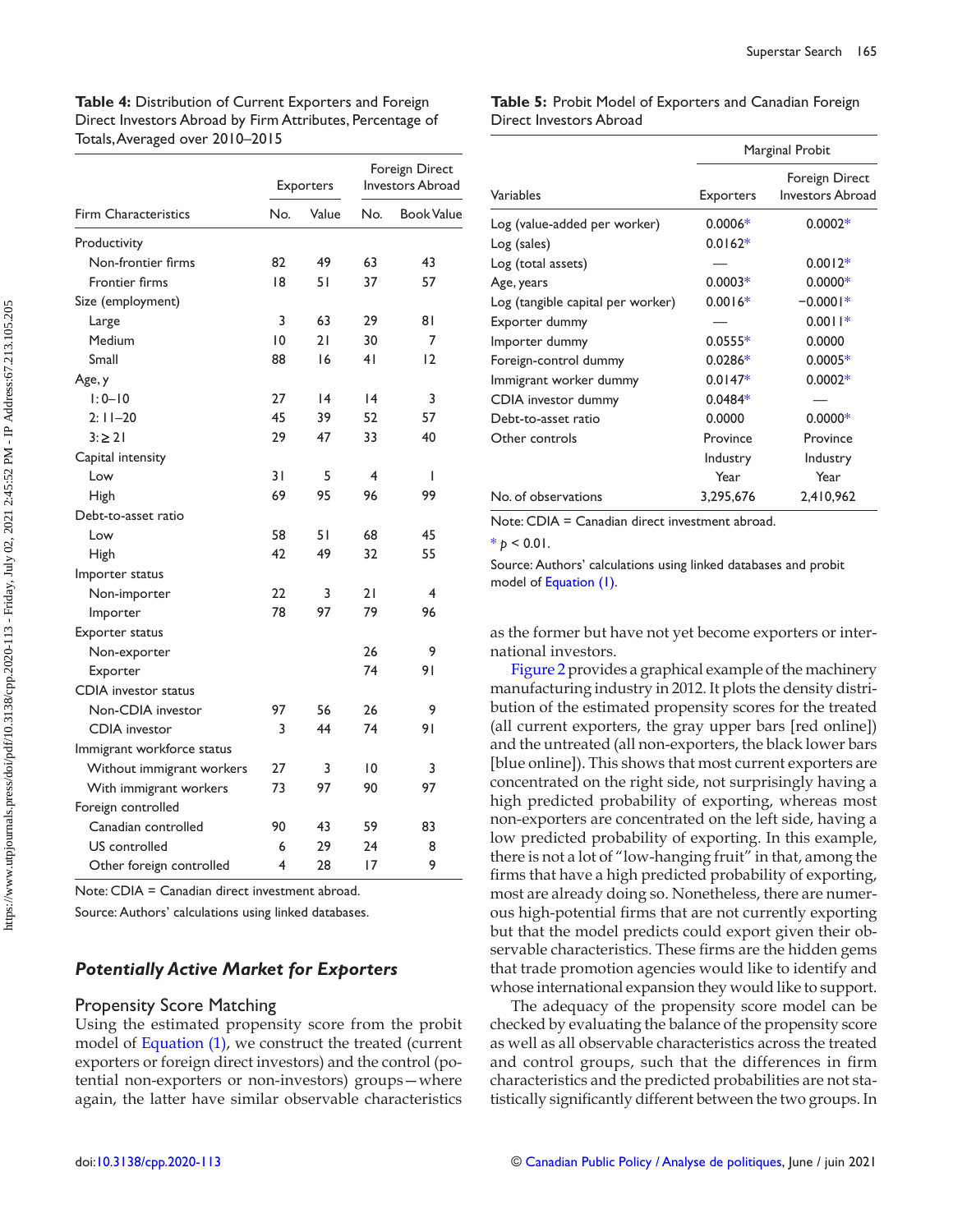<span id="page-8-0"></span>

Figure 2: Illustrative Propensity Score Matching Results for Machinery Manufacturing (North American Industry Classification System 333), in 2012

Source: Authors' calculations using linked databases.

our machinery manufacturing industry example, the differences in observable characteristics between the matched treated and control samples are statistically insignificant after propensity score matching  $(Table 6)$ .

## Estimates of Potential Exporters and Investors

 [Table 7](#page-9-0) compares our estimates of current and potential exporters. The results depend on the matching approach used. Estimates based on the one-to-one matching are 18,000 potential exporters with potential export value of \$79 billion annually. The one-to-five matching method produces a larger potential number of exporters (55,000) and a potential export value of \$310 billion. In both cases, there is much larger growth potential for the number of exporters (55–157 percent) than for the value of exports (19–75 percent). This is because a typical potential exporter is predicted to generate far less export value than a current exporter (only \$4.5–\$5.6 million annually for potential exporters, or less than half of the \$11.8 million for current exporters).

This finding is consistent with the positive selection effects into exporting documented earlier. If a specific firm has several key attributes associated with exporting (i.e., the firm is large, capital intensive, an importer), then that firm is already likely to export. Thus, as a group, even high-potential non-exporters, with similar attributes as exporters, offer less export value potential. Note that these are static estimates. Over time, learning-by-exporting effects would likely increase firm-level productivity and further increase the potential export gains.

 The estimates for CDIA show the same general pattern, but the value differentials between the current and potential groups are significantly larger (Table 8). The estimates of potential foreign direct investors abroad range from 738 to 3,021 (representing growth of 52–213 percent, respectively, over the active investor population). The potential investment book value is less impressive, with growth potential of \$29–\$81 billion annually (representing an increase of only 3–10 percent). Once again, this result is due to the much smaller estimated activity for potential investors. In sum, plenty of potential firms look as though they could become exporters and outward investors, but they are likely to do significantly less international business than the established firms, at least initially.

## Distributional Attributes of Potential Exporters and Foreign Direct Investors Abroad

 [Table 9](#page-9-0) reports the observable characteristics of potential exporters. These firms are not investing abroad (almost 100 percent of potential exporters), are small (96 percent have fewer than 100 workers), Canadian owned (96 percent), and non-frontier (85 percent); have been operating for 20 years or less (72 percent); are importers (70 percent); employ immigrants (66 percent); are highly capital intensive (61 percent); and have a low debt-to-asset ratio (60 percent).

 Potential foreign direct investors abroad are characterized as firms that are highly capital intensive (90 percent), employ immigrants (89 percent), importers (81 percent),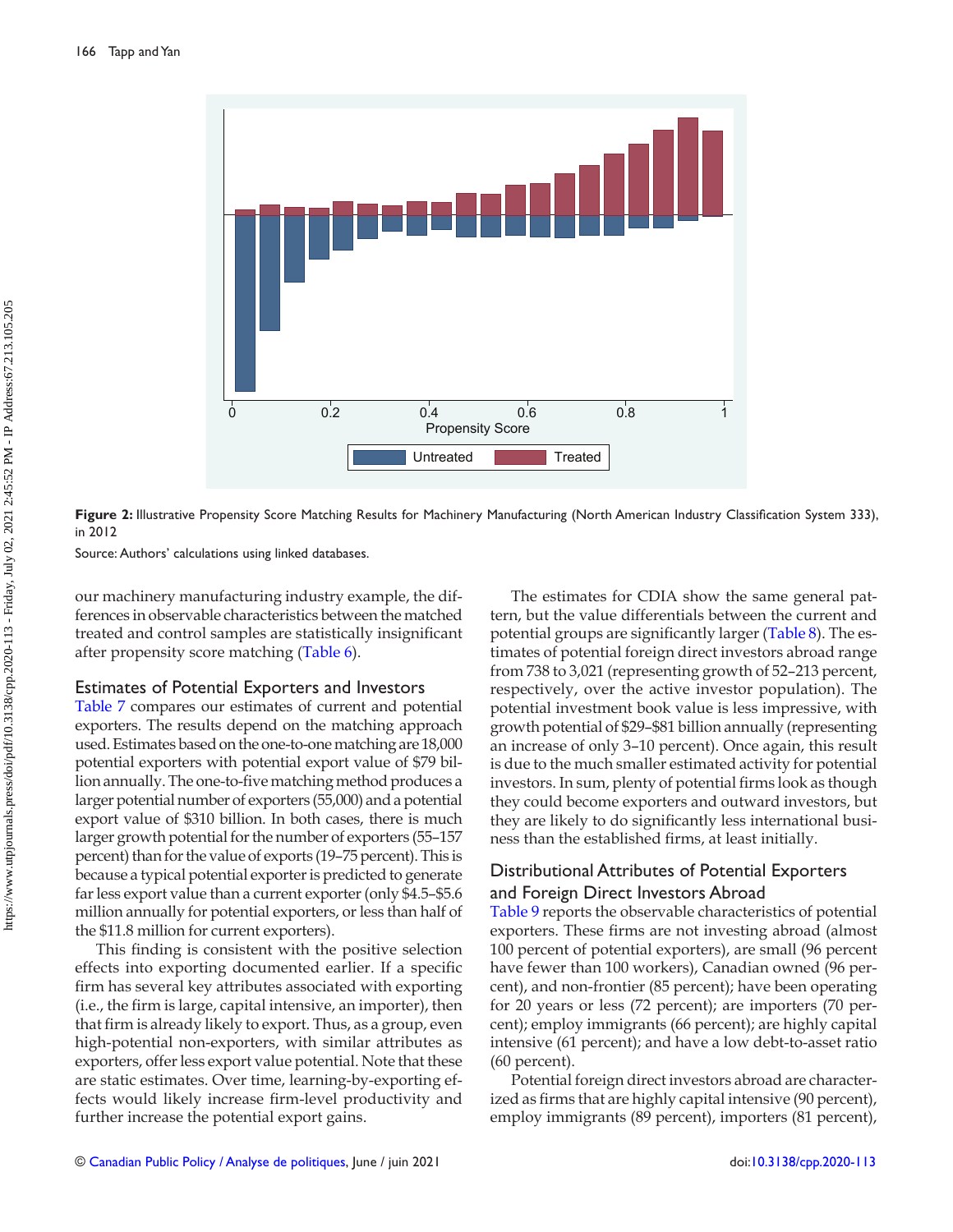<span id="page-9-0"></span>

|                                     | t-test: $p >  t $ |         |  |  |
|-------------------------------------|-------------------|---------|--|--|
| Variables                           | Unmatched         | Matched |  |  |
| Log (value added per worker)        | 0.0               | 0.2     |  |  |
| Log (sales)                         | 0.0               | 0.5     |  |  |
| Age                                 | 0.0               | 0.3     |  |  |
| Log (tangible capital per worker)   | 0.0               | 0.5     |  |  |
| Importer dummy                      | 0.0               | 0.3     |  |  |
| Foreign-control dummy               | 0.0               | 0.7     |  |  |
| Immigrant worker dummy              | 0.0               | 0.3     |  |  |
| Debt-to-asset ratio                 | 0.0               | 0.9     |  |  |
| Propensity score model ( $p > c2$ ) | 0.0               | 0.6     |  |  |

Note: NAICS = North American Industry Classification System.

Source: Authors' calculations using linked databases.

#### **Table 7:** Current and Potential Exporters, Averages 2010–2015

| <b>Exporter Estimates</b>           | No. of<br><b>Exporters</b><br>(thousands) | Value of<br>Exports<br>(\$billion) | Average Exports<br>per Exporter<br>(\$million) |
|-------------------------------------|-------------------------------------------|------------------------------------|------------------------------------------------|
| Treated (current<br>exporters)      | 35                                        | 415                                | 11.8                                           |
| Controlled (potential<br>exporters) |                                           |                                    |                                                |
| I-to-I matching                     | 18                                        | 79                                 | 4.5                                            |
| 1-to-5 matching                     | 55                                        | 310                                | 5.6                                            |

Source: Authors' calculations using linked databases.

## **Table 8:** Current and Potential Canadian Foreign Direct Investors Aboard, Averages 2012–2015

| <b>CDIA</b> Estimates          | No. of<br>Investors<br>Abroad | <b>Book Value</b><br>of CDIA<br>(\$billions) | Average Book<br>Value per Investor<br>(\$millions) |  |
|--------------------------------|-------------------------------|----------------------------------------------|----------------------------------------------------|--|
| Treated (current<br>CDIA)      | 1.418                         | 843                                          | 594                                                |  |
| Controlled<br>(potential CDIA) |                               |                                              |                                                    |  |
| 1-to-1 matching                | 738                           | 29                                           | 39                                                 |  |
| 1-to-5 matching                | 3.021                         | 81                                           | 27                                                 |  |

Note: Survey weights were used. CDIA = Canadian direct investment abroad.

Source: Authors' calculations using linked databases.

exporters (71 percent), small or medium sized (85 percent employ fewer than 500 employees), firms with more than 10 years of operating experience (84 percent), generally Canadian controlled (61 percent), and with a low debt-toasset ratio (58 percent).

**Table 9:** Distribution of Potential Exporters and Foreign Direct Investors Abroad by Firm Attributes, Percentage of **Totals** 

|                             | Potential<br>Exporters,<br>Average,<br>2010-2015 |                | Potential Foreign<br>Direct Investors<br>Abroad Average,<br>2012-2015 |                   |
|-----------------------------|--------------------------------------------------|----------------|-----------------------------------------------------------------------|-------------------|
| <b>Firm Characteristics</b> | No.                                              | Value          | No.                                                                   | <b>Book Value</b> |
| Productivity                |                                                  |                |                                                                       |                   |
| Non-frontier firms          | 85                                               | 83             | 62                                                                    | 58                |
| Frontier firms              | 15                                               | 17             | 38                                                                    | 42                |
| Size (employment)           |                                                  |                |                                                                       |                   |
| Large                       | T                                                | 9              | 16                                                                    | 69                |
| Medium                      | 4                                                | 9              | 33                                                                    | 9                 |
| Small                       | 96                                               | 82             | 52                                                                    | 22                |
| Age, y                      |                                                  |                |                                                                       |                   |
| $1:0 - 10$                  | 30                                               | 42             | 15                                                                    | 16                |
| $2:11 - 20$                 | 42                                               | 32             | 40                                                                    | 43                |
| $3: \ge 21$                 | 28                                               | 26             | 44                                                                    | 41                |
| Capital intensity           |                                                  |                |                                                                       |                   |
| Low                         | 39                                               | 34             | 10                                                                    | 8                 |
| High                        | 61                                               | 66             | 90                                                                    | 92                |
| Debt-to-asset ratio         |                                                  |                |                                                                       |                   |
| Low                         | 60                                               | 30             | 58                                                                    | 33                |
| High                        | 40                                               | 70             | 42                                                                    | 67                |
| Importer status             |                                                  |                |                                                                       |                   |
| Non-importer                | 30                                               | 62             | 19                                                                    | 9                 |
| Importer                    | 70                                               | 38             | 81                                                                    | 91                |
| Exporter status             |                                                  |                |                                                                       |                   |
| Non-exporter                |                                                  |                | 29                                                                    | 7                 |
| Exporter                    |                                                  |                | 71                                                                    | 93                |
| CDIA investor status        |                                                  |                |                                                                       |                   |
| Non-CDIA investor           | 100                                              | 98             |                                                                       |                   |
| <b>CDIA</b> investor        | 0                                                | $\overline{2}$ |                                                                       |                   |
| Immigrant workforce status  |                                                  |                |                                                                       |                   |
| Without immigrant workers   | 34                                               | 42             | П                                                                     | I                 |
| With immigrant workers      | 66                                               | 58             | 89                                                                    | 99                |
| Foreign controlled          |                                                  |                |                                                                       |                   |
| Canadian controlled         | 96                                               | 94             | 61                                                                    | 60                |
| US controlled               | 2                                                | 3              | 18                                                                    | 21                |
| Other foreign controlled    | $\overline{2}$                                   | 3              | 21                                                                    | 19                |

Note: CDIA = Canadian direct investment abroad.

Source: Authors' calculations using linked databases.

## **Conclusion**

 The article constructs a unique, large administrative dataset with millions of firm-level observations to inform Canadian trade policy and strategic business planning by analyzing the size and distributional characteristics of current and potential exporters and Canadian foreign direct investors abroad. Using propensity score matching, we identify the observable characteristics of potential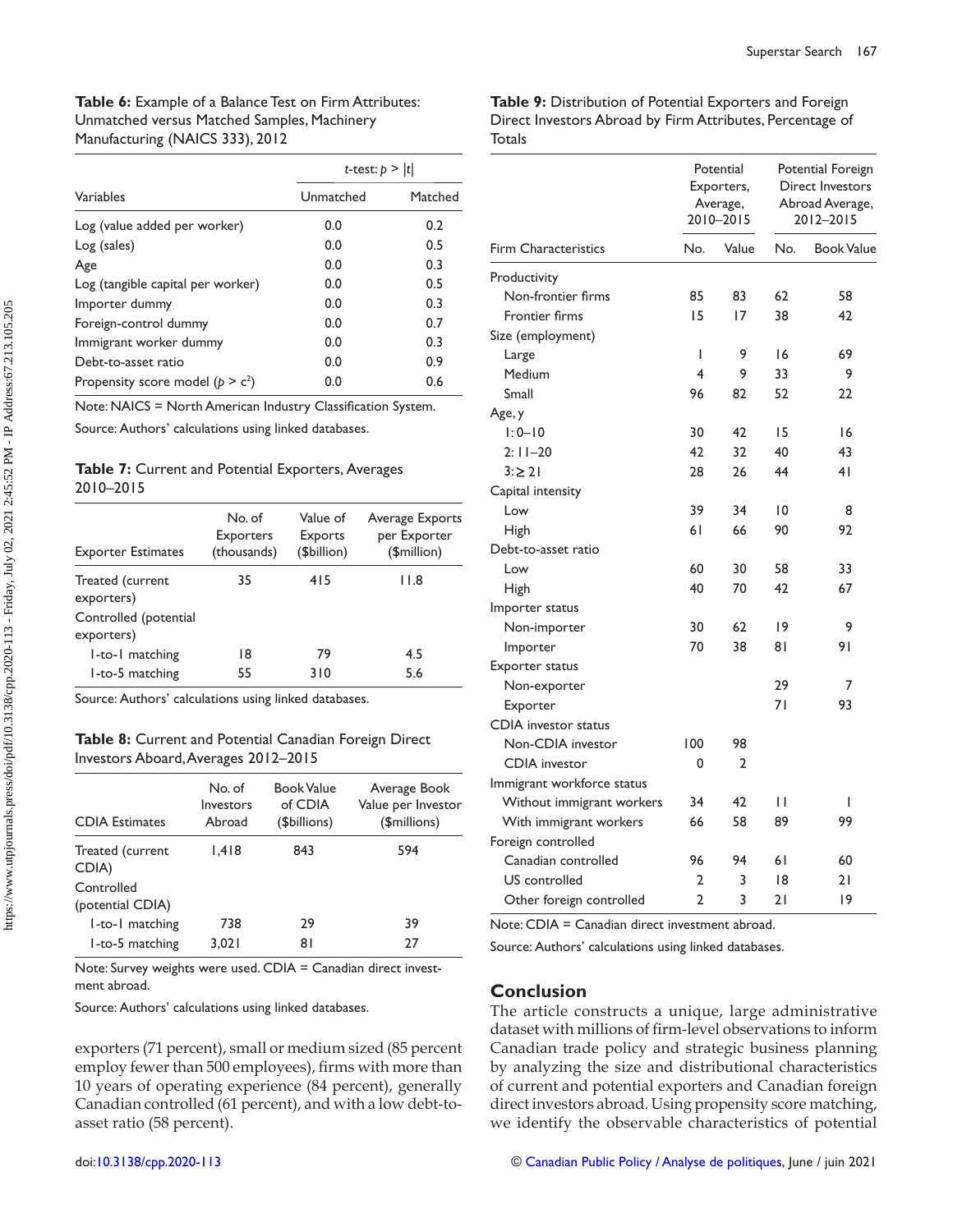<span id="page-10-0"></span>international entrants and quantify the potential benefits of their international market entry.

 The good news is that our estimates suggest there is considerable potential to grow Canada's exports and outward FDI, coming from the many firms operating in Canada that we identify as potential exporters (18,000– 55,000) as well as potential foreign direct investors abroad  $(738-3,021)$ . However, because these firms tend to operate at a smaller scale, their potential contribution to the economy on a per-firm basis is likely to be considerably lower than the existing populations of exporters and investors abroad—for exporters, less than half, and for outward investors, less than one-tenth.

 Our estimates are static, not dynamic. They identify potential exporters or outward foreign direct investors at a moment in time. In reality, firms' experiences are dynamic. Some firms grow and thrive, and others struggle and exit. As this article demonstrates, superstar firms that are simultaneously active in several dimensions of international activities contribute disproportionately to the total value of Canada's exports and FDI abroad.

 Important questions for future research remain: Why are the high-potential firms we identify not currently exporting or making direct investments abroad? What are the specific obstacles to their international growth? What interventions, if any, would best support their transition into international markets and help them become superstar global firms? The answers to these important questions would help policy-makers better understand whether, or how, they might support Canadian companies to successfully expand their international business operations.

## **Acknowledgements**

 We thank Michael Borish, staff at the Economics Department of Export Development Canada (EDC), and seminar participants at the Rocky Mountain Empirical Trade Conference, Canadian Economics Association annual meetings, Global Affairs Canada, and an EDC/Conference Board of Canada Conference for their helpful comments. These results were institutionally reviewed by Statistics Canada to ensure no confidential information was revealed. The views are those of the authors and do not necessarily represent the views of any institutions with which they are affiliated.

## **Notes**

- [1](#page-1-0) For example, [Dutt et al. \(2013 \)](#page-11-0) show that countries that become World Trade Organization members trade more of products that they have previously not traded (extensive) and less of products that they have already traded before (intensive). The link between total trade growth and extensive margin becomes stronger over longer time horizons among North American Free Trade Agreement countries (Timothy and Kim 2013) or more generally among countries with economic integration agreements (Baier et al. 2014).
- 2 Conceptually, there is a third segment of firms, which we do not explore further in this article, that are not currently

© [Canadian Public Policy / Analyse de politiques](https://www.utpjournals.press/loi/cpp), June / juin 2021 doi:[10.3138/cpp.2020-113](https://doi.org/10.3138/cpp.2020-113)

active and have limited potential to engage internationally, given their observable characteristics.

- 3 Sui and Yu (2012), Acharya (2016), and [Rao and Zhang](#page-11-0) [\(2019 \)](#page-11-0) document Canadian exporters' attributes. [Baldwin](#page-11-0) [and Yan \(2015\)](#page-11-0) provide a summary of Canadian empirical studies on trade and productivity.
- [4](#page-3-0) Propensity score matching is often used to evaluate causal treatment effects, applied in diverse fields such as medical and pharmaceutical research; economic policies; and the effect of an individual's or a firm's decision on its subsequent performances (Rosenbaum and Rubin 1983).
- [5](#page-3-0) The adequacy of the propensity score model can be checked by evaluating the balance of the propensity score as well as all observable characteristics across the treatment and control groups, such that the differences in firm characteristics and the predicted probability are not statistically significantly different between the treatment and control groups.
- [6](#page-4-0) In addition, we impose a caliper range, a trim, and a common support restriction to reduce bias. A caliper specifies the maximum tolerated distance between the treated and the control units. A treated unit is left unmatched if none of the non-treated units is within the caliper range. The common support further specifies that treated units are left unmatched if their propensity scores are larger than the maximum or less than the minimum propensity score in the non-treated pool. The trim imposes common support by dropping a certain percentage of the treated observations at which the propensity score density of the control observations is the lowest. We use one-to-one and one-to-five nearest neighbour matching with replacement (where some control units are matched to more than one treated unit), a 1 percent trim, a 0.2 caliper, and common support that pairs treated with one or many comparable non-treated units.
- [7](#page-4-0) The total value of exports and FDI reported in the article is based on the authors' calculations. It is not directly comparable to the official statistical publications from Statistics Canada for the following two main reasons: (a) All the trade and foreign investment data are linked to NALMF tax data, and the linkage rates range from 80 percent to 100 percent depending on the trade databases, and (b) we focus on the active commercial business sector. Businesses with no employment or revenue are therefore excluded. The commercial business sector here includes 21 NAICS two-digit industries, excluding sectors that are much less engaged in international transactions: utilities (NAICS 22), insurance (NAICS 524), education (NAICS 61), health care and social assistance (NAICS 62), and other services such as professional services (NAICS 813) and public administration (NAICS 91).
- [8](#page-4-0) The results are not sensitive to whether we include capital cost allowance as part of the profit.

## **References**

- Acharya, R. 2016. "Canada's Exporters and Importers: Concentration, Foreign Ownership, and Productivity ." Canadian Public Policy/Analyse de politiques 42(2):194-211.  [https://doi.org/10.3138/cpp.2015-025 .](https://doi.org/10.3138/cpp.2015-025)
- Baier, S., J. Bergstrand, and M. Feng. 2014. "Economic Integration Agreements and the Margins of International Trade." Journal of International Economics 93(2):339-50. <https://doi.org/10.1016/j.jinteco.2014.03.005> .